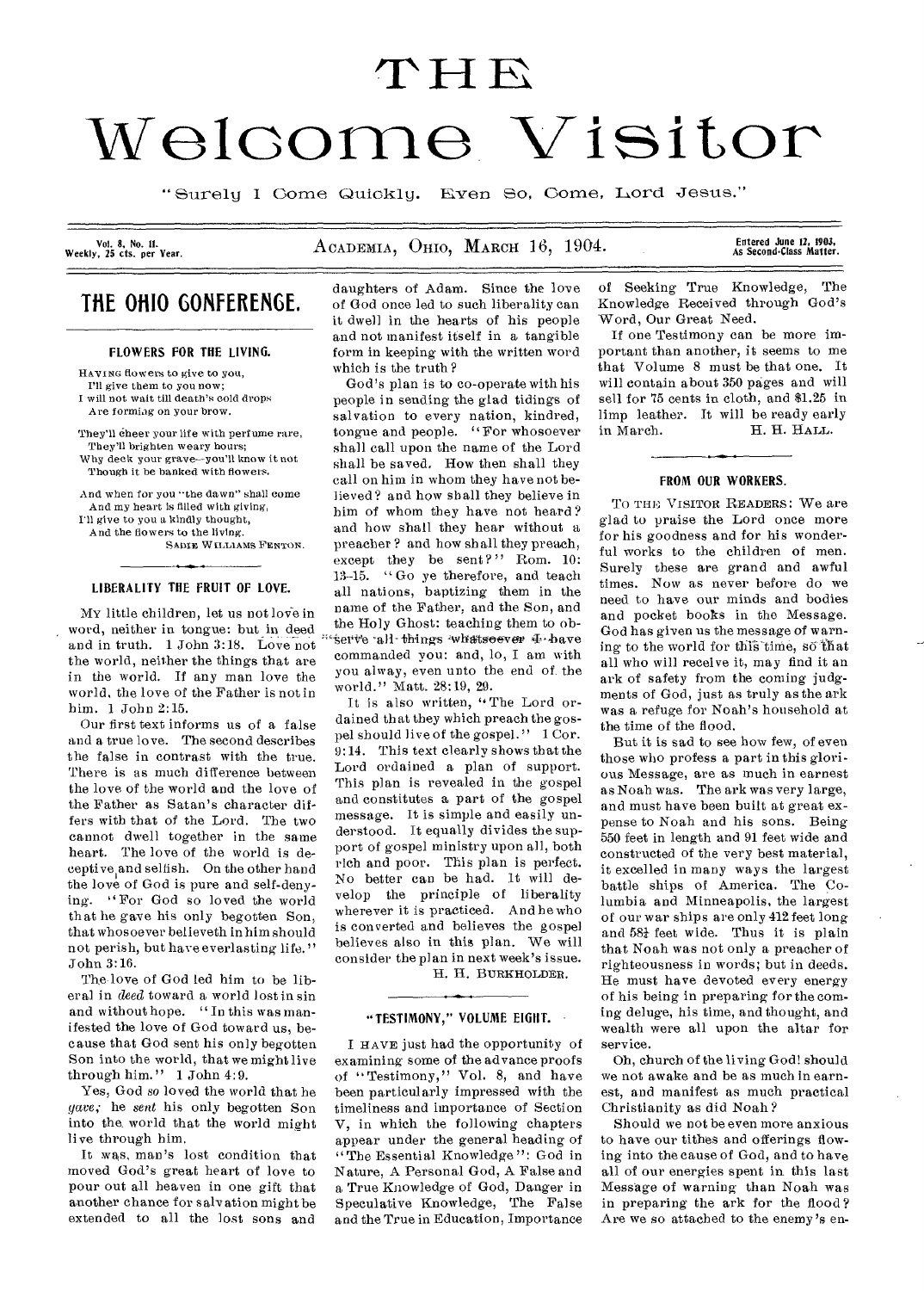chanted ground that we cannot discern the nearness of the end? Do you not know, my brother or my sister, that we are in the sifting time? Even now all of the sophistry of Satan is being employed to deceive if possible the very elect. Dear reader, are you sure that you are one of the very elect? You can be if you will walk in every ray of light that God permits to shine the world, then we shall see Jesus comupon your pathway.

"Walk while ye have the light, lest darkness come upon you." John 12: 35. " That we henceforth be no more children, tossed to and fro, and carried about with every wind of doctrine, by the sleight of men, and cunning craftiness, whereby they lie in wait to deceive." Eph. 4:14. Yours in the<br>Message, B. L. HOUSE. B. L. HOUSE.

#### Brokaw.

"PRAYING always with all prayer and supplication in the Spirit, and watching thereunto with all perseverence and supplication for all saints.'

THIS is a time when we must pray without ceasing if we expect to gain the victory over Satan. It is a time that we must search our hearts and see whether or not we are right before God.

Since my last report five have accepted the truth and are keeping the Sabbath of the Lord. Two (husband and  $\tilde{\text{wif}}$  $\tilde{\text{e}}$ ) joined our little company, subject to baptism, last Sabbath.

In our service last Sabbath I spoke on the unity that should prevail among the children of God. The Lord blessed, and we all rejoiced in the blessing. We then held a social meeting, and the Lord came very near and touched our hearts. Nearly all gave in their testimony on the Lord's side, and expressed their desire to do as the Lord would have them.

All those who have lately accepted the truth have by the help of the Lord, put away those things that are injurious to the body, and are doing things that they thought could never be done. I gave a Bible reading a week before last on the Sabbath question. At the close, one brother said that he wanted to relate a little experience that he had while coming down to the meeting last Monday evening. He said, " While I was on my way down here, I was talking with the Lord, and all at once there was a certain text came to my mind about glorifying God, and what we must do to glorify him. I had a mouth full of tobacco-at the time, and I asked myself the *question*, 'Am I glorifying God in doing this?' I said, 'No!' and spit the tobacco out on the ground, and told the Lord if he would take away the desire for it, and it was his

will, I would never touch tobacco again, and so he has. I praise God for it. I for one can see very plainly now what day is the Sabbath, and will from this time keep the Sabbath that the Lord blessed, set apart, and made holy."

Brethren and sisters pray that the Lord will speedily send this Messageto ing in the clouds of heaven.

F. E. GIBSON.

#### Greenspring.

FEBRUARY 26-29, I spent with the church at Greenspring. Brethren W. E. Bidwell and G. P. Gaede had been here for some time conducting a series of meetings which closed on Sunday night the 28th.

As a result of their effort we found this little company rejoicing in the Lord, and four more names were added to their church roll. Several others are deeply interested whom, we believe, will soon decide also to go with us to the kingdom.

A good work was accomplished by visiting from house to house. Many were in this way influenced to attend the public services who would not have been otherwise, and over seventy dollars worth of reading matter was sold and left in the homes of the people to continue the work many days hence. Brother Gaede succeeded in interesting 'a number of German families. He secured the subscription of the *Hausfreund,* and sold them some other publications.

A service of refreshing was enjoyed Sabbath afternoon when we united in celebrating the sacred ordinances of the Lord's house. A goodly number of brethren and sisters were in attendance from the Clyde church, whose presence and cheering testimonies added to the interest of the meeting.

On Sunday the church elected the necessary officers and started to do more valiant service for the cause of the Master. May the blessing of the Lord attend all their efforts to enlarge the borders of-the kingdom and exalt the name of Jesus.

El. H. BURKHOLDER.

Dayten.

DEAR VISITOR: We had the pleasure of witnessing five precious souls buried by baptism last Sunday, March 6. There are others we hope to see go forward soon in obedience to the Saviour's commission.

Brother J. 0. Miller's labor was much needed, and appreciated by all. I have all the work I can do. I am of good conrage in the Message.

F. H. HENDERSON.

### **MISSIONARY.**

" WE often do more good by our sympathy than by our labors."

CHRISTIANITY, a wise man has said, is "for use, or it is nothing." It means the deepening life of goodness in the heart.—Alexander *Gordon.* 

#### **VISITING BIBLE WORK.**

ALL who are calling' upon the Conference for a tent company, will be interested in a letter which was received a few days ago by the *Family Bible Teacher* publishers of Cincinnati, Ohio. We believe if our people everywhere would precede the tent effort by distributing appropriate literature, that the work of our brethren, after the tent is pitched, would he more effectual, and perhaps less expensive. The letter to which we refer reads as follows:

" Dear brethren in the closing Message: I received your package of the *Family Bible Teacher,* and am very much pleased with them. God is in this work, and I feel very much interested in it. My husband's mother (seventy-one years old) and myself are-the only Sabbath keepers in this vicinity. We are expecting Elder Heacock to preach in our schoolhouse soon, but before he comes, I want to scatter the leaves of the *Family Bible* Teacher, so if you will please send me the lessons which I am now ordering, I shall be indeed grateful. Find enclosed money order to cover the costs. Yours in hope."

When people become interested in the Message from reading, there is always a greater interest in hearing the living preacher. Wherever a tent is to be pitched during the coming season, our brethren ought to precede the work of the tent by the free distribution of printed Bible readings, which would prepare the people to better understand the course of lectures. We believe the spirit manifested in ordering the lessons above referred to, is a step in the right direction. There is probably no more effective way to do missionary work.

Lessons may be ordered through the Ohio Tract Society, or from the publishers direct. There are twentyeight readings in this course of study, systematically arranged, on subjects of the present truth, as they are usually presented in a course of lectures. The entire course may be had for ten cents. When ordering them, ask for the printed instructions on " Visiting Bible Work: How to do it, and What<br>it Will Cost." PUBLISHERS. it Will Cost."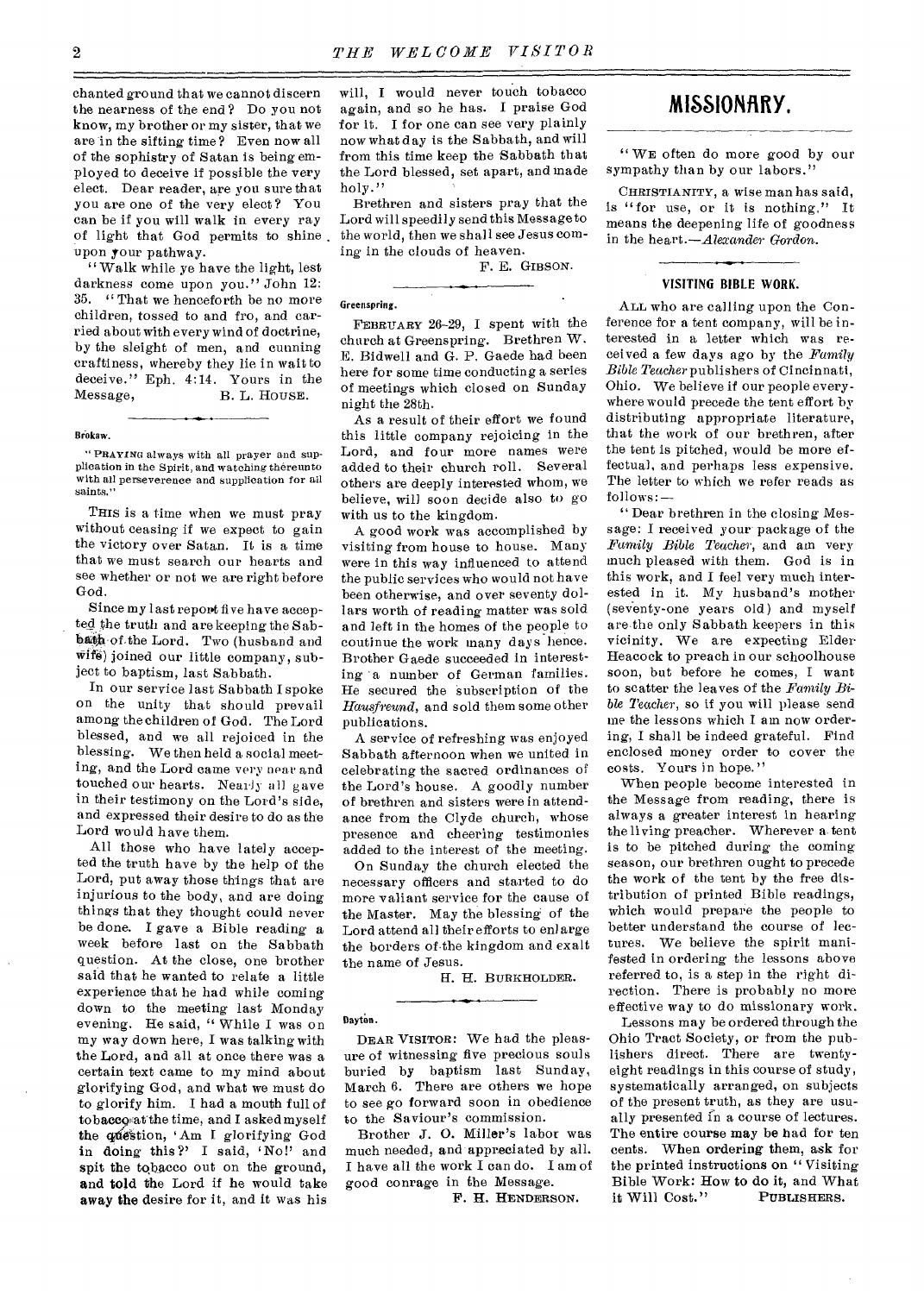## EDUGATIONAL.

#### PARENTAL RESPONSIBILITY.

#### Fruit of Laxness.

ELI had greatly erred in permitting his sons to minister in holy office. By excusing their course, on one pretext and another, he became blinded to their sins; but at last they reached a pass where he could no longer hide his eyes from the crimes of his sons. The people complained of their violent deeds, and the high priest was grieved and distressed. He dared remain silent no longer. But his sons had been brought up to think of no one but themselves, and now they cared for no one else. They saw the grief of their father, but their hard hearts were not touched. They heard his mild admonitions, but they were not impressed, nor would they change their evil course though warned of the consequences of their sin. Had Eli dealt justly with his wicked sons, they would have been rejected from the priestly office and punished with death. Dreading thus to bring public disgrace and condemnation upon them, he sustained them in the most sacred positions of trust. He still permitted them to mingle their corruption with the holy service of God, and to inflict upon the cause of truth an injury which years could not efface. But when the judge of Israel neglected his work, God took the matter in hand.

#### Who Thus Is Honored?

"There came a man of God unto Eli, and said unto him, Thus saith the Lord, Did I plainly appear unto the house of thy father, when they were in Egypt in Pharaoh's house? And did I choose him out of all the tribes of Israel to be my priest, to offer upon mine altar, to burn incense, to wear an ephod before me ? And did I give unto the house of thy father all the offerings made by fire of the children of Israel? Wherefore kick ye at my sacrifice and mine offering, which I have commanded in my habitation; and honorest thy sons above me, to make yourselves fat with the chiefest of all the offerings of Israel my people ? Wherefore the Lord God of Israel saith, I said indeed that thy house, and the house of thy father, should walk before me for ever: but now the Lord saith, Be it far from me; for them that honor me I will honor, and they that despise me shall be lightly esteemed. . . . And I will raise me up a faithful priest, that shall do according to that which is in mine heart and

in my mind; and I will build him a sure house; and he shall walk before mine anointed forever."

God charged Eli with honoring his sons above the Lord. Eli had permitted the offering appointed by God, as a blessing to Israel, to be made a thing of abhorrence, rather than bring his sons to shame for their impious and abominable practices. Those who follow their own inclination, in blind affection for their children, indulging them in the gratification of their selfish desires, and do not bring to bear the authority of God to rebuke sin and correct evil, make it manifest that they are honoring their wicked children more than they honor God. They are more anxious to shield their reputation than to glorify God; more desirous to shield their children than to please thd Lord and to keep his service from every appearance of evil.

#### Where the Blame Belongs.

God held Eli, as a priest and judge of Israel, accountable for the moral and religious standing of his people, and in a special sense for the character of his sons. He should first have attempted to restrain evil by mild measures; but if these did not avail, he should have subdued the wrong by the severest means. He incurred the Lord's displeasure by not reproving sin and executing justice upon the sinner. He could not be depended upon to keep Israel pure. Those who have too little courage to reprove wrong, or who through indolence or lack of interest make no earnest effort to purify the family or the church of God, are held accountable for the evil that may result from their neglect of duty. We are just as responsible for evils that we might have checked in others by exercise of parental or pastoral authority, as if the acts had been our own. E. G. W.

#### IN FORMER DAYS.

#### The Sabbath•school Work.

THE Sabbath-school work, like every other organized effort among us, has come up from a crude beginning. The needs of the young were realized, and in 1852 the *Youth's Instructor* began to be published. This was one help for the children and youth, but it contained no Sabbath-school lessons. Parents taught their children the Bible, and Sabbath-schools were held mote or less.

*My* first experience as Sabbathschool superintendent was about the year 1858 in western Illinois, and so can speak from experience. There was no uniformity about the work then, but each superintendent-hewed his own path, and the interest of the Sabbath-

school depended largely on the resources of the superintendent. I had to select and arrange the lessons for the school, and introduce such exercises as I thought would be beneficial to the school.

About 1860 a move was made to improve and systematize Sabbath-school work. As preliminary, a call was made for Sabbath-school superintendents and others to send in hints and suggestions about conducting Sabbath-schools. Many answered, among the rest myself, for of course I thought my school was one of the best. Many of these ideas and suggestions were printed as a basis for plans.

After much consultation, general plans were recommended for conducting these schools. Soon after lessons were printed in the *Instructor,* and suggestions made from time to time, such as using maps, blackboard exercises, reviewing previous lessons, etc. Literary helps were added from time to time, such as lesson quarterlies, *Sabbath-school Worker, Our Little Friend,*  etc.

Many have assisted in perfecting Sabbath-school work among us, prominent among them being G. H. Bell. Kindergarten work for small children was also introduced. Sabbath-school work has been so arranged and systematized among us that there is uniformity in electing officers, in conducting schools, in lessons studied, etc., so that a person traveling can take part in the Sabbath-school the same as though he were at home. It is not a little interesting to consider all Sabbath-schools in North America are studying and reciting the same lesson on any given Sabbath. This certainly looks like coming into heavenly order.

D. HILDRETH.

#### WOMAN IN JAPAN.

EVERY fold of the dress, every turn of the sash; has a meaning in Japan. You can tell the sex of the tiniest baby by its garments, for the little girls have the brightest, gayest colors. Every woman is a walking biography of herself.

You know by her dress, the coiffure, the sash, her rank, her age, her position. The wife's dress differs from the maiden's, and pure womanhood has its insignia of honor which immoral women may not wear.

You might object to the dress etiquette which betrays years in the arrangement of the costume, but in Japan it is considered quite as much of a compliment to ask a woman her age as it would here be considered an impertinence. She will always answer you at first by saying, "How old do you think?  $"$  - Sel.